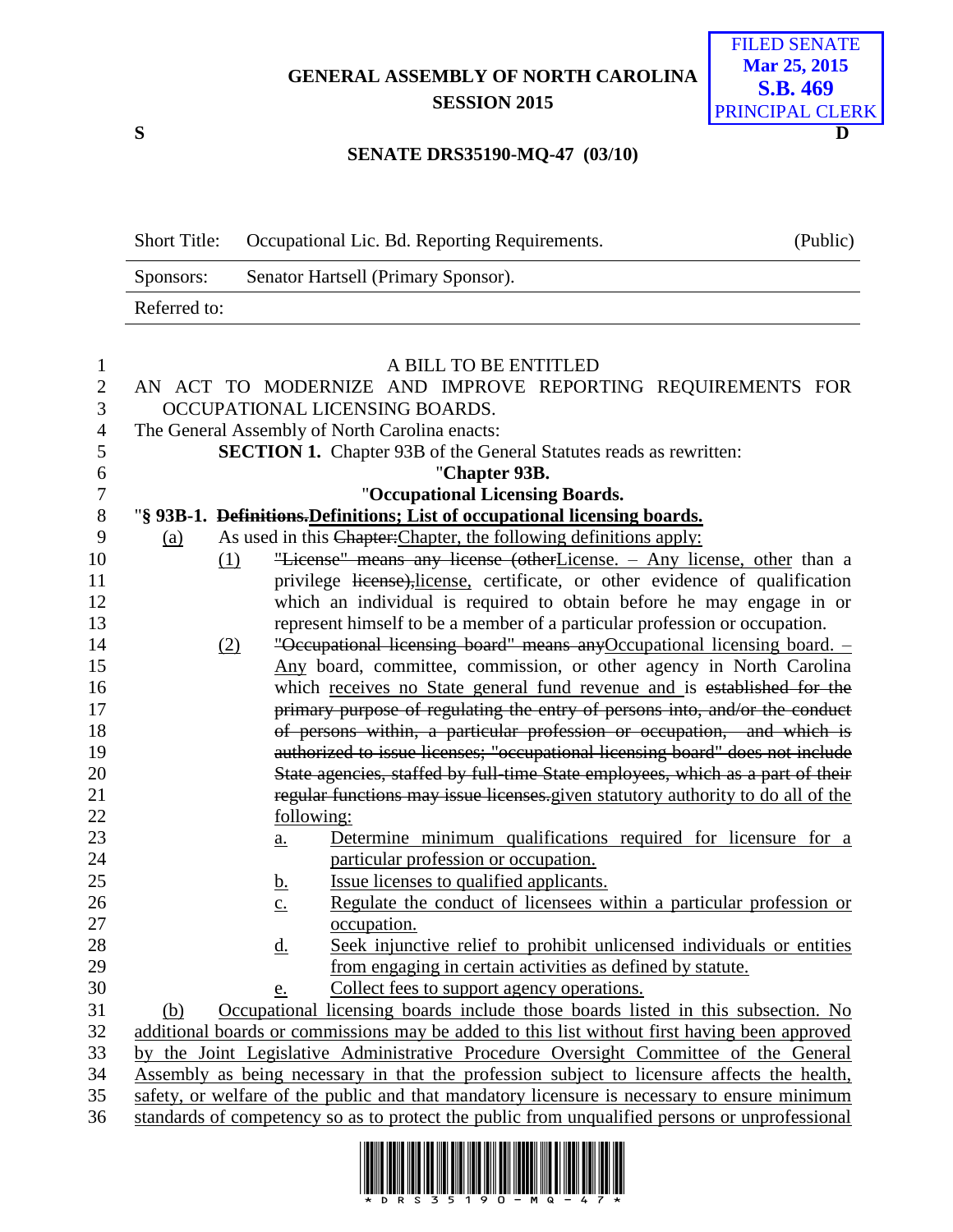|            | <b>General Assembly of North Carolina</b><br><b>Session 2015</b>                                 |  |  |  |
|------------|--------------------------------------------------------------------------------------------------|--|--|--|
|            | conduct by persons or entities practicing in the profession. Occupational licensing boards shall |  |  |  |
|            | include only the following:                                                                      |  |  |  |
| (1)        | <b>Acupuncture Licensing Board.</b>                                                              |  |  |  |
| (2)        | <b>Alarm Systems Licensing Board.</b>                                                            |  |  |  |
| (3)        | Reserved.                                                                                        |  |  |  |
| (4)        | Reserved.                                                                                        |  |  |  |
| (5)        | Board of Examiners for Speech and Language Pathologists<br>and                                   |  |  |  |
|            | Audiologists.                                                                                    |  |  |  |
| (6)        | Reserved.                                                                                        |  |  |  |
| <u>(7)</u> | Midwifery Joint Subcommittee.                                                                    |  |  |  |
| (8)        | North Carolina Appraisal Board.                                                                  |  |  |  |
| (9)        | North Carolina Auctioneers Commission.                                                           |  |  |  |
| (10)       | North Carolina Board for Licensing of Geologists.                                                |  |  |  |
| (11)       | North Carolina Board for Licensing of Soil Scientists.                                           |  |  |  |
| (12)       | North Carolina Board of Architecture.                                                            |  |  |  |
| (13)       | North Carolina Board of Athletic Trainer Examiners.                                              |  |  |  |
| (14)       | North Carolina Board of Cosmetic Art Examiners.                                                  |  |  |  |
| (15)       | North Carolina Board of Dietetics/Nutrition.                                                     |  |  |  |
| (16)       | North Carolina Board of Electrolysis Examiners.                                                  |  |  |  |
| (17)       | North Carolina Board of Funeral Service.                                                         |  |  |  |
| (18)       | North Carolina Board of Law Examiners.                                                           |  |  |  |
| (19)       | North Carolina Board of Licensed Professional Counselors.                                        |  |  |  |
| (20)       | North Carolina Board of Massage and Bodywork Therapy.                                            |  |  |  |
| (21)       | North Carolina Board of Nursing.                                                                 |  |  |  |
| (22)       | North Carolina Board of Occupational Therapy.                                                    |  |  |  |
| (23)       | North Carolina Board of Pharmacy.                                                                |  |  |  |
| (24)       | North Carolina Board of Physical Therapy Examiners.                                              |  |  |  |
| (25)       | North Carolina Board of Podiatry Examiners.                                                      |  |  |  |
| (26)       | North Carolina Board of Recreational Therapy Licensure.                                          |  |  |  |
| (27)       | North Carolina Cemetery Commission.                                                              |  |  |  |
| (28)       | North Carolina Criminal Justice Education and Training Standards                                 |  |  |  |
|            | Commission.                                                                                      |  |  |  |
| (29)       | Reserved.                                                                                        |  |  |  |
| (30)       | Reserved.                                                                                        |  |  |  |
| (31)       | North Carolina Home Inspector Licensure Board.                                                   |  |  |  |
| (32)       | North Carolina Interpreter and Transliterator Licensing Board.                                   |  |  |  |
| (33)       | North Carolina Irrigation Contractors' Licensing Board.                                          |  |  |  |
| (34)       | North Carolina Licensing Board for General Contractors.                                          |  |  |  |
| (35)       | North Carolina Locksmith Licensing Board.                                                        |  |  |  |
| (36)       | North Carolina Marriage and Family Therapy Licensure Board.                                      |  |  |  |
| (37)       | North Carolina Medical Board.                                                                    |  |  |  |
| (38)       | North Carolina On-Site Wastewater Contractors and Inspectors Certification                       |  |  |  |
|            | Board.                                                                                           |  |  |  |
| (39)       | North Carolina Psychology Board.                                                                 |  |  |  |
| (40)       | North Carolina Real Estate Commission.                                                           |  |  |  |
| (41)       | North Carolina Respiratory Care Board.                                                           |  |  |  |
| (42)       | North Carolina Social Work Certification and Licensure Board.                                    |  |  |  |
| (43)       | North Carolina State Board of Dental Examiners.                                                  |  |  |  |
| (44)       | North Carolina State Board of Examiners for Engineers and Surveyors.                             |  |  |  |
| (45)       | North Carolina State Board of Examiners for Nursing Home Administrators.                         |  |  |  |
| (46)       | North Carolina State Board of Examiners in Optometry.                                            |  |  |  |
|            |                                                                                                  |  |  |  |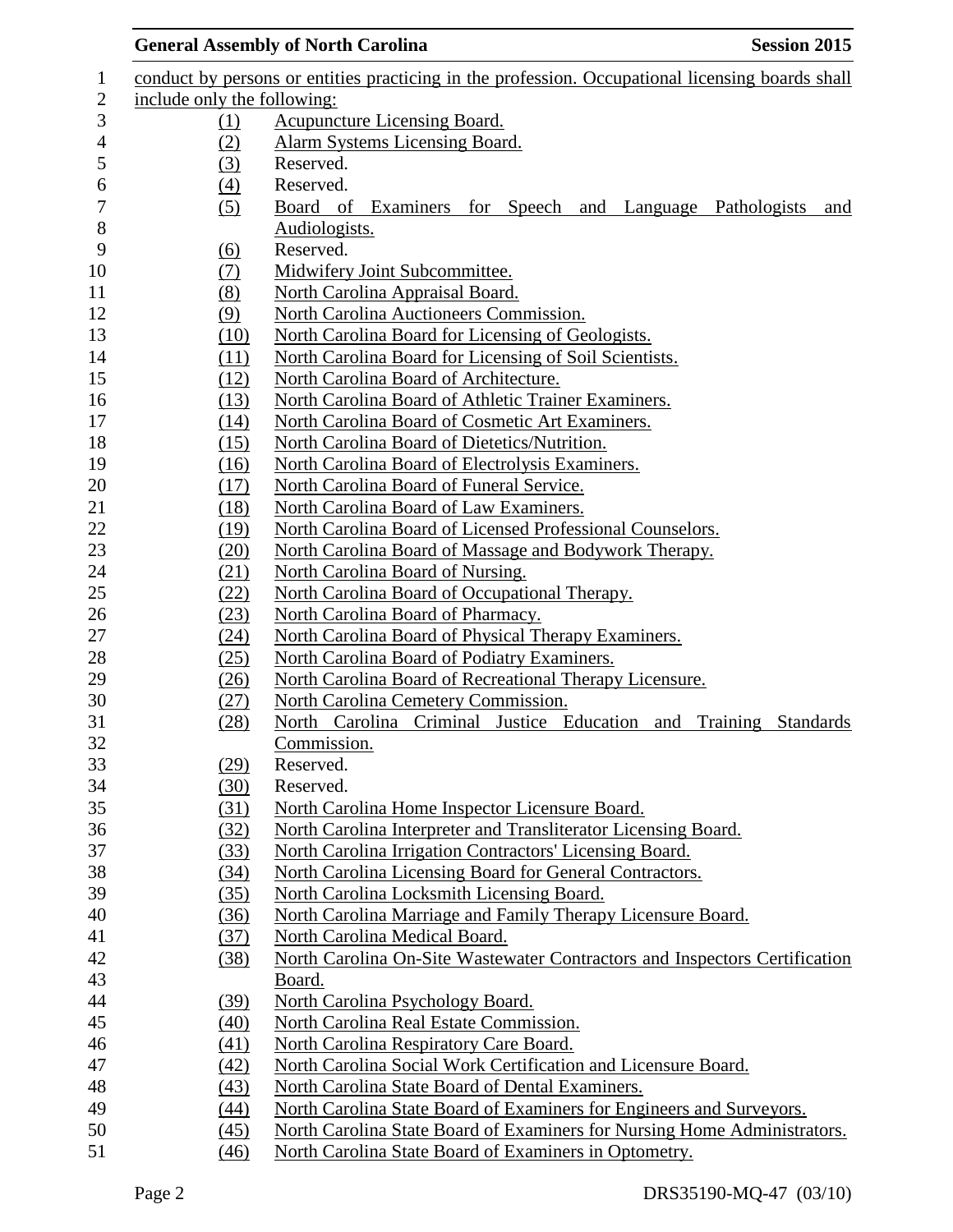|     |         | <b>General Assembly of North Carolina</b>                                                                                                                                          | <b>Session 2015</b> |
|-----|---------|------------------------------------------------------------------------------------------------------------------------------------------------------------------------------------|---------------------|
|     | (47)    | North Carolina State Board of Examiners of Fee-Based Practicing Pastoral                                                                                                           |                     |
|     |         | Counselors.                                                                                                                                                                        |                     |
|     | (48)    | Reserved.                                                                                                                                                                          |                     |
|     | (49)    | North Carolina State Board of Opticians.                                                                                                                                           |                     |
|     | (50)    | North Carolina State Hearing Aid Dealers and Fitters Board.                                                                                                                        |                     |
|     | (51)    | North Carolina Substance Abuse Professional Practice Board.                                                                                                                        |                     |
|     | (52)    | North Carolina Veterinary Medical Board.                                                                                                                                           |                     |
|     | (53)    | Private Protective Services Board.                                                                                                                                                 |                     |
|     | (54)    | Public Librarian Certification Commission.                                                                                                                                         |                     |
|     | (55)    | State Board of Barber Examiners.                                                                                                                                                   |                     |
|     | (56)    | <b>State Board of Certified Public Accountant Examiners.</b>                                                                                                                       |                     |
|     | (57)    | <b>State Board of Chiropractic Examiners.</b>                                                                                                                                      |                     |
|     | (58)    | Reserved.                                                                                                                                                                          |                     |
|     | (59)    | <b>State Board of Environmental Health Specialist Examiners.</b>                                                                                                                   |                     |
|     | (60)    | State Board of Examiners of Electrical Contractors.                                                                                                                                |                     |
|     | (61)    | State Board of Examiners of Plumbing, Heating, and Fire Sprinkler                                                                                                                  |                     |
|     |         | Contractors.                                                                                                                                                                       |                     |
|     | (62)    | Reserved.                                                                                                                                                                          |                     |
|     | (63)    | <b>State Board of Refrigeration Examiners.</b>                                                                                                                                     |                     |
|     | (64)    | <b>State Board of Registration for Foresters.</b>                                                                                                                                  |                     |
|     |         | "§ 93B-2. Annual reports required; contents; open to inspection; sanction for failure to                                                                                           |                     |
|     | report. |                                                                                                                                                                                    |                     |
| (a) |         | No later than October 31 of each year, each occupational licensing board shall file<br>electronically with the Secretary of State, the Attorney General, and the Joint Legislative |                     |
|     |         | Administrative Procedure Oversight Committee Committee, the Department of Commerce, the                                                                                            |                     |
|     |         | State Auditor, the Office of State Budget and Management, and the State Controller an annual                                                                                       |                     |
|     |         | report containing all of the following information:                                                                                                                                |                     |
|     | (1)     | The address of the board, and the names of its members and officers.                                                                                                               |                     |
|     | (1a)    | The total number of licensees supervised by the board.                                                                                                                             |                     |
|     | (2)     | The number of persons who applied to the board for examination.                                                                                                                    |                     |
|     | (3)     | The number who were refused examination.                                                                                                                                           |                     |
|     | (4)     | The number who took the examination.                                                                                                                                               |                     |
|     | (5)     | The number to whom initial licenses were issued.                                                                                                                                   |                     |
|     | (5a)    | The number who failed the examination.                                                                                                                                             |                     |
|     | (6)     | The number who applied for license by reciprocity or comity.                                                                                                                       |                     |
|     | (7)     | The number who were granted licenses by reciprocity or comity.                                                                                                                     |                     |
|     | (7a)    | The number of official complaints received involving licensed and                                                                                                                  |                     |
|     |         | unlicensed activities.                                                                                                                                                             |                     |
|     | (7b)    | The number of disciplinary actions taken against licensees, or other actions                                                                                                       |                     |
|     |         | taken against nonlicensees, including injunctive relief.                                                                                                                           |                     |
|     | (8)     | The number of licenses suspended or revoked.                                                                                                                                       |                     |
|     | (9)     | The number of licenses terminated for any reason other than failure to pay                                                                                                         |                     |
|     |         | the required renewal fee.                                                                                                                                                          |                     |
|     | (10)    | The substance of any anticipated request by the occupational licensing board                                                                                                       |                     |
|     |         | to the General Assembly to amend statutes related to the occupational                                                                                                              |                     |
|     |         | licensing board.                                                                                                                                                                   |                     |
|     | (11)    | The substance of any anticipated change in rules adopted by the                                                                                                                    |                     |
|     |         | occupational licensing board or the substance of any anticipated adoption of                                                                                                       |                     |
|     |         | new rules by the occupational licensing board.                                                                                                                                     |                     |
|     | (12)    | A financial report that includes the source and amount of all funds credited                                                                                                       |                     |
|     |         | to the occupational licensing board and the purpose and amount of all funds                                                                                                        |                     |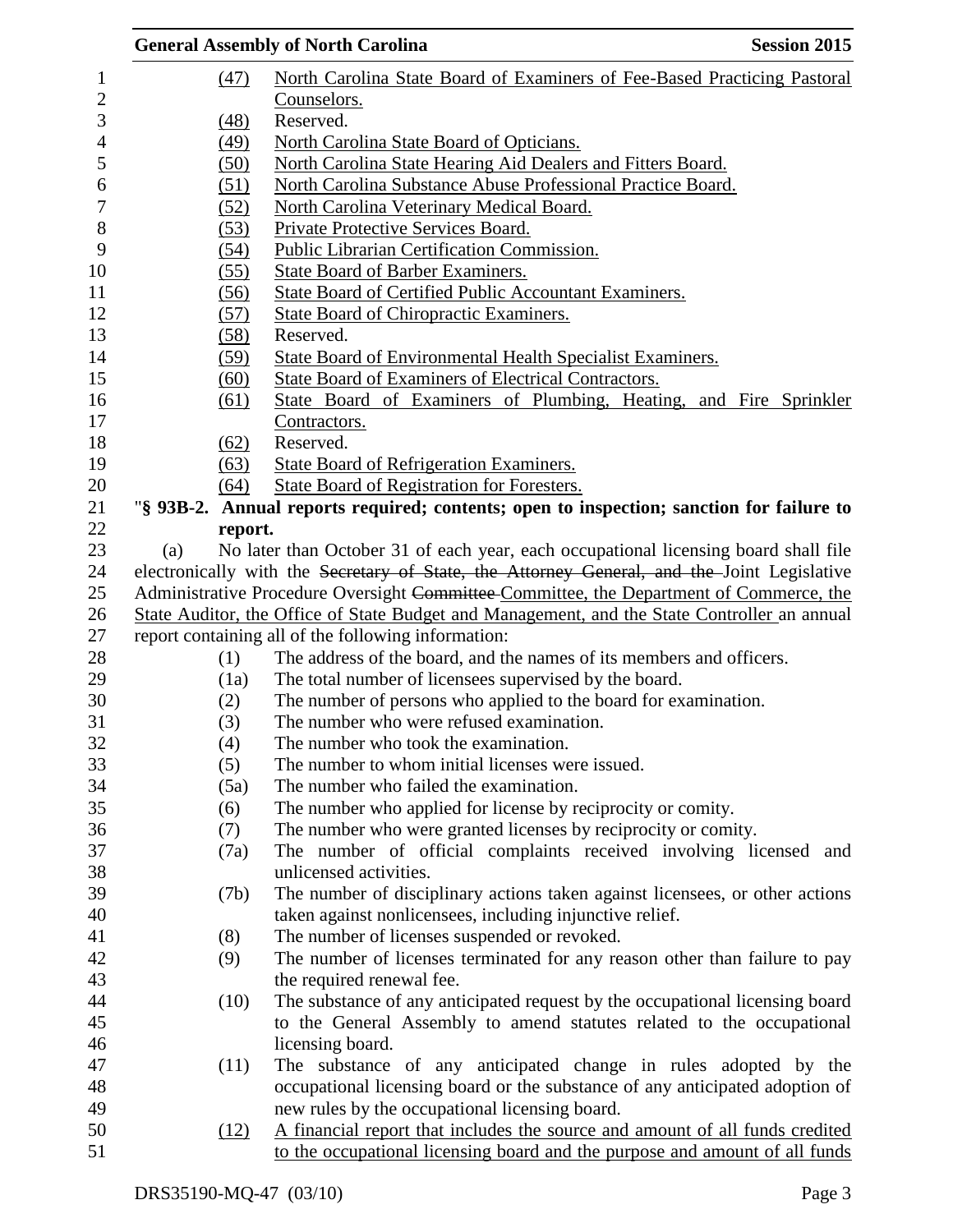|                           | <b>General Assembly of North Carolina</b>                                                         | <b>Session 2015</b>                  |
|---------------------------|---------------------------------------------------------------------------------------------------|--------------------------------------|
|                           | disbursed by the occupational licensing board during the previous fiscal                          |                                      |
|                           | year.                                                                                             |                                      |
| (13)                      | The certification of a proper system of internal control and other financial                      |                                      |
|                           | information as required by G.S. 143D-7.                                                           |                                      |
| (14)                      | A report of all civil penalties, civil forfeitures, and civil fines collected and                 |                                      |
|                           | Civil Penalty<br>and<br>remitted to the                                                           | Forfeiture<br>Fund<br>pursuant<br>to |
|                           | G.S. 115C-457.2.                                                                                  |                                      |
| (15)                      | The statute or rule authorizing each fee collected, the amount of the fee, the                    |                                      |
|                           | date the fee was last changed, the number of times the fee was collected                          |                                      |
|                           | during the prior reporting period, and the total receipts stemming from the                       |                                      |
|                           | fee during the prior reporting period.                                                            |                                      |
| (16)                      | If the occupational licensing board has a budget of at least fifty thousand                       |                                      |
|                           | dollars (\$50,000), a financial audit of its operations.                                          |                                      |
| $\bigoplus$               | No later than October 31 of each year, each occupational licensing board shall file               |                                      |
|                           | electronically with the Secretary of State, the Attorney General, the Office of State Budget and  |                                      |
|                           | Management, and the Joint Legislative Administrative Procedure Oversight Committee a              |                                      |
|                           | financial report that includes the source and amount of all funds credited to the occupational    |                                      |
|                           | licensing board and the purpose and amount of all funds disbursed by the occupational             |                                      |
|                           | licensing board during the previous fiscal year.                                                  |                                      |
| (c)                       | The reports required by this section shall be open to public inspection-inspection                |                                      |
|                           | and shall be posted on the Internet Web site of the occupational licensing board.                 |                                      |
| (d)                       | The Joint Legislative Administrative Procedure Oversight Committee shall review                   |                                      |
|                           | the reports submitted pursuant to this section and shall notify any board that fails to file the  |                                      |
|                           | reports required by this section. Failure of a board to comply with the reporting requirements of |                                      |
|                           | this section by October 31 of each year shall result in a suspension of the board's authority to  |                                      |
|                           | expend any funds until such time as the board files the required reports. Suspension of a board's |                                      |
|                           | authority to expend funds under this subsection shall not affect the board's duty to issue and    |                                      |
|                           | renew licenses or the validity of any application or license for which fees have been tendered in |                                      |
|                           | accordance with law. Each board shall adopt rules establishing a procedure for implementing       |                                      |
|                           | this subsection and shall maintain an escrow account into which any fees tendered during a        |                                      |
|                           | board's period of suspension under this subsection shall be deposited.                            |                                      |
|                           | "§ 93B-4. Audit of Occupational Licensing Boards; payment of costs.                               |                                      |
| (a)                       | The State Auditor shall audit occupational licensing boards from time to time to                  |                                      |
|                           | ensure their proper operation. The books, records, and operations of each occupational            |                                      |
|                           | licensing board shall be subject to the oversight of the State Auditor pursuant to Article 5A of  |                                      |
|                           | Chapter 147 of the General Statutes. In accordance with G.S. 147-64.7(b), the State Auditor       |                                      |
|                           | may contract with independent professionals to meet the requirements of this section.             |                                      |
| $\left(\mathbf{b}\right)$ | Each occupational licensing board with a budget of at least fifty thousand dollars                |                                      |
|                           | (\$50,000) shall conduct an annual financial audit of its operations and provide a copy to the    |                                      |
| <b>State Auditor.</b>     |                                                                                                   |                                      |
|                           | "§ 93B-5. Compensation, employment, and training of board members.                                |                                      |
| (a)                       | Notwithstanding the provisions of G.S. 138-5, Board members shall receive as                      |                                      |
|                           | compensation for their services per diem not to exceed one two hundred dollars                    |                                      |
|                           | $(*100.00)(\$200.00)$ for each day during which they are engaged in the official business of the  |                                      |
| board.                    |                                                                                                   |                                      |
|                           |                                                                                                   |                                      |
| (g)                       | Within six months of a board member's initial appointment to the board, and at least              |                                      |
|                           | once within every two calendar years thereafter, a board member shall receive training, either    |                                      |
|                           | from the board's staff, including its legal advisor, or from an outside educational institution   |                                      |
|                           | such as the School of Government of the University of North Carolina, on the statutes             |                                      |
|                           |                                                                                                   |                                      |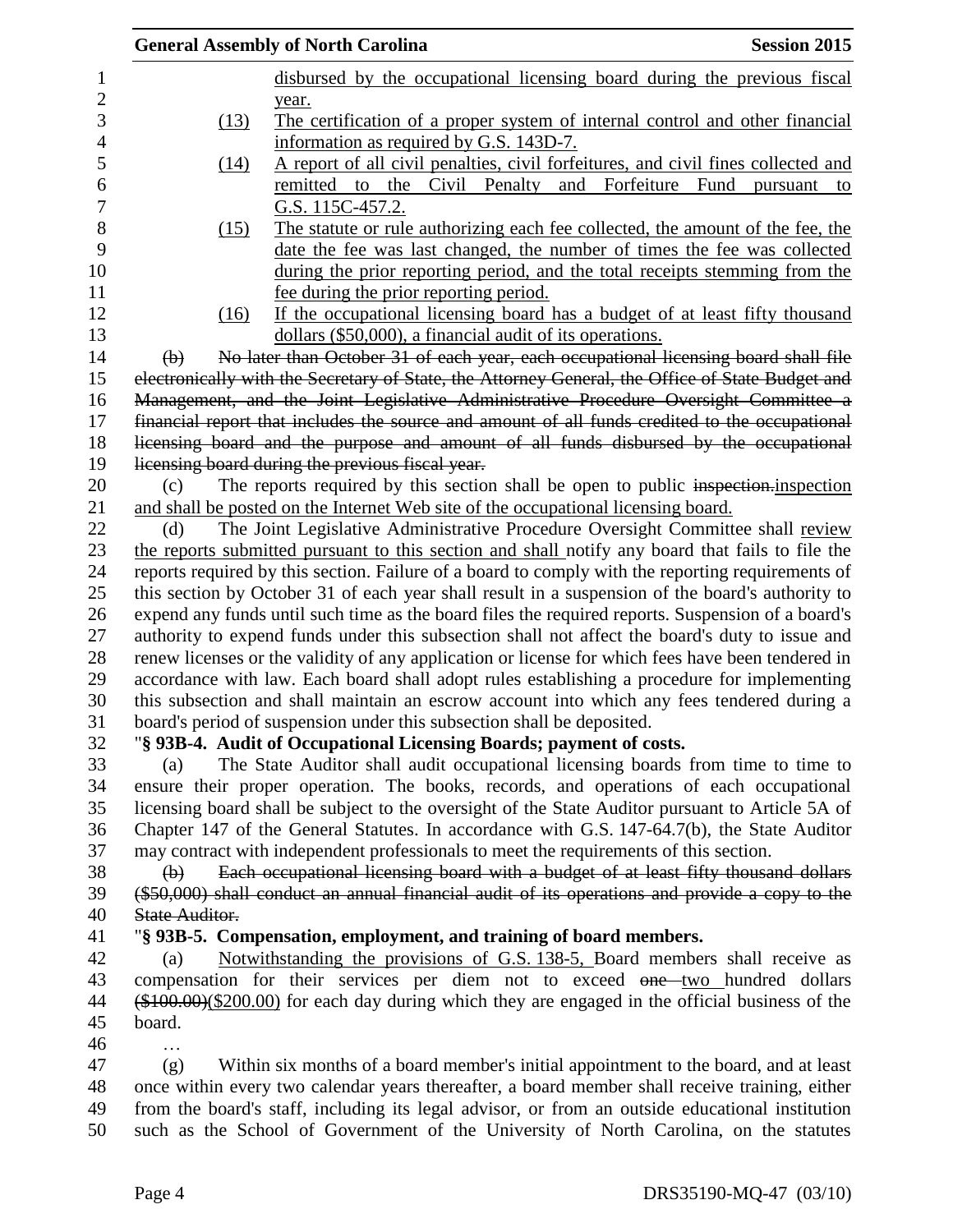|                  | <b>General Assembly of North Carolina</b><br><b>Session 2015</b>                                     |
|------------------|------------------------------------------------------------------------------------------------------|
| 1                | governing the board and rules adopted by the board, as well as the following State laws, in          |
| $\sqrt{2}$       | order to better understand the obligations and limitations of a State agency:                        |
| 3                | Chapter 150B, The Administrative Procedure Act.<br>(1)                                               |
| $\overline{4}$   | (2)<br>Chapter 132, The Public Records Law.                                                          |
| 5                | Article 33C of Chapter 143, The Open Meetings Act.<br>(3)                                            |
| 6                | Articles 31 and 31A of Chapter 143, The State Tort Claims Act and The<br>(4)                         |
| $\boldsymbol{7}$ | Defense of State Employees Law.                                                                      |
| $8\,$            | Chapter 138A, The State Government Ethics Act.<br>(5)                                                |
| 9                | Chapter 120C, Lobbying.<br>(6)                                                                       |
| 10               | The ethics education and awareness program established pursuant to<br>(3a)                           |
| 11               | G.S. 138A-14.                                                                                        |
| 12               | Completion of the training requirements contained in Chapter 138A and Chapter 120C of                |
| 13               | the General Statutes satisfies the requirements of subdivisions (5) and (6) of this subsection.      |
| 14               |                                                                                                      |
| 15               | "§ 93B-17. Venue for court enforcement.                                                              |
| 16               | The venue for occupational licensing boards seeking court order for injunctive relief or to          |
| 17               | show cause for failure to comply with a subpoena lawfully issued by the occupational licensing       |
| 18               | board shall be in the superior court of the county where the defendant resides or in the county      |
| 19               | where the occupational licensing board has its principal place of business."                         |
| 20               | <b>SECTION 2.</b> G.S. 115C-457.2 reads as rewritten:                                                |
| 21               | "§ 115C-457.2. Remittance of moneys to the Fund.                                                     |
| 22               | The clear proceeds of all civil penalties, civil forfeitures, and civil fines that are collected     |
| 23               | by a State agency and that the General Assembly is authorized to place in a State fund pursuant      |
| 24               | to Article IX, Section 7(b) of the Constitution shall be remitted to the Office of State Budget      |
| 25               | and Management by the officer having custody of the funds within 10 days after the close of          |
| 26               | the calendar month in which the revenues were received or collected. Notwithstanding any             |
| 27               | other law, all such funds shall be deposited in the Civil Penalty and Forfeiture Fund. The clear     |
| 28               | proceeds of these funds include the full amount of all civil penalties, civil forfeitures, and civil |
| 29               | fines collected under authority conferred by the State, diminished only by the actual costs of       |
| 30               | collection, not to exceed twenty percent (20%) of the amount collected. The collection cost          |
| 31               | percentage to be used by a State agency shall be established and approved by the Office of           |
| 32               | State Budget and Management on an annual basis based upon the computation of actual                  |
| 33               | collection costs by each agency for the prior fiscal year. Occupational licensing boards as          |
| 34               | defined in G.S. 93B-1 shall satisfy the annual reporting obligation imposed under this section       |
| 35               | by including the information required in the occupational licensing board's annual report            |
| 36               | required pursuant to G.S. 93B-2."                                                                    |
| 37               | <b>SECTION 3.</b> G.S. 143C-9-4 reads as rewritten:                                                  |
| 38               | "§ 143C-9-4. Biennial fee report.                                                                    |
| 39               | The Office of State Budget and Management shall prepare a report biennially on the fees              |
| 40               | charged by each State department, bureau, division, board, commission, institution, and agency       |
| 41               | during the previous two fiscal years. The report shall include the statutory or regulatory           |
| 42               | authority for each fee, the amount of the fee, when the amount of the fee was last changed, the      |
| 43               | number of times the fee was collected during the prior fiscal year, and the total receipts from      |
| 44               | the fee during the prior fiscal year. The Office of State Budget and Management shall obtain         |
| 45               | the information required under this section for occupational licensing boards as defined in          |
| 46               | G.S. 93B-1 from the annual report filed by each occupational licensing board pursuant to             |
| 47               | G.S. $93B-2$ ."                                                                                      |
| 48               | <b>SECTION 4.</b> G.S. 143D-7 reads as rewritten:                                                    |
| 49               | "§ 143D-7. Agency management responsibilities.                                                       |
| 50               | The management of each State agency bears full responsibility for establishing and                   |
| 51               | maintaining a proper system of internal control within that agency. Each principal executive         |